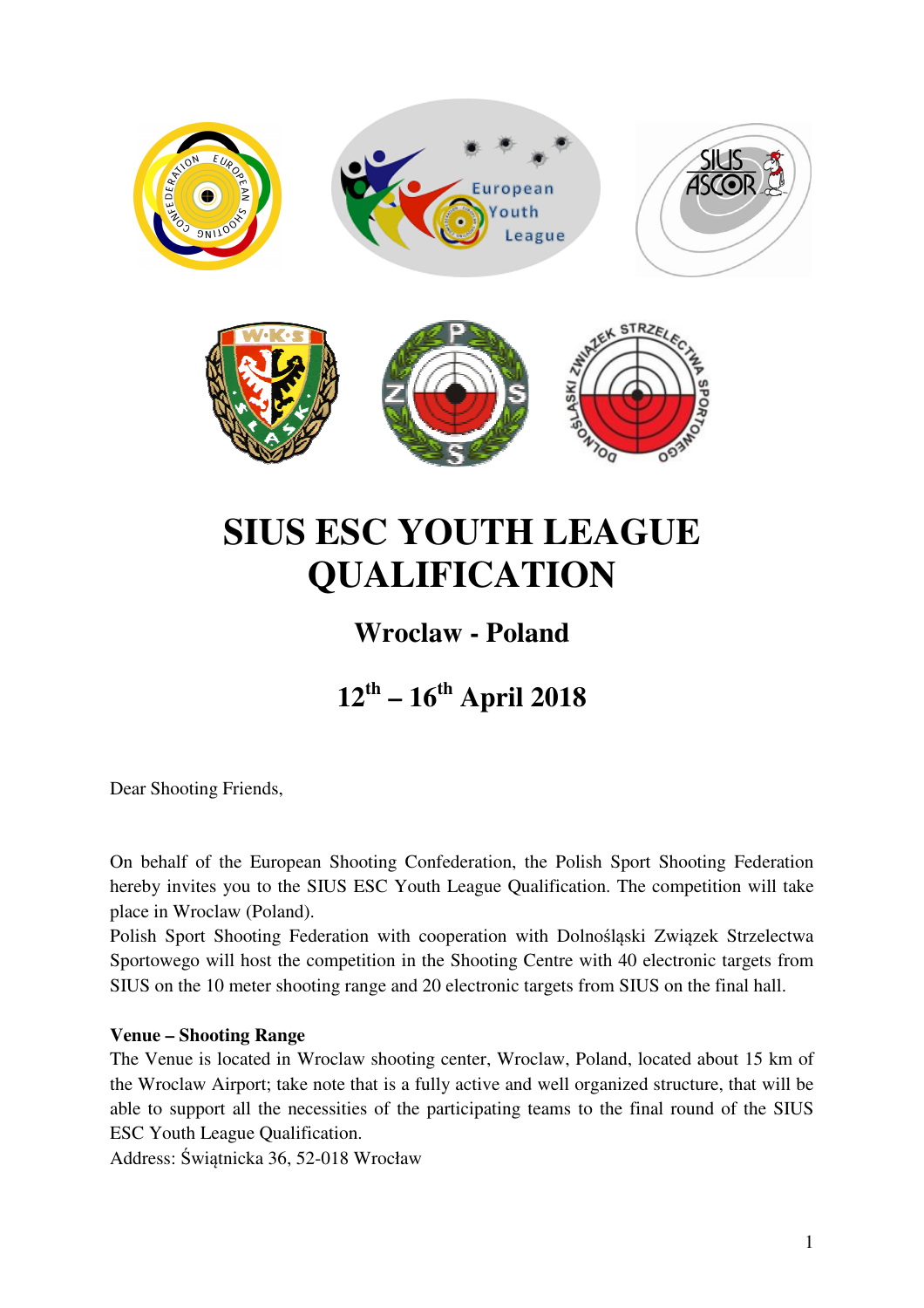#### **Competition**

The competition teams (T1, T2...) will be determined by drawing of lots at the technical meeting.

| Air Rifle:       | Air Pistol:         |
|------------------|---------------------|
| 1. DEN - Denmark | 1. NOR - Norway     |
| 2. FIN - Finland | 2. LTU - Lithuanian |
| 3. POL - Poland  | 3. EST - Estonia    |
| 4. NOR - Norway  | 4. LAT - Latvia     |
| 5. SWE - Sweden  | 5. POL - Poland     |

The competition consists of  $(4.2.1)$ :

15 minutes preparation and sighting time

12 minutes for each 10 shots (total 40 shots). The results (rifle results in decimal scoring) will be announced after every 10 shots series.

Youth shooters are shooters  $14-18$  years old (on the  $31<sup>st</sup>$  of December 2018).

The mixed (female/male) team of each federation consist of 3 shooters for air rifle and 3 shooters for air pistol (3 shooters from the 5 entered shooters maximum).

The ISSF ID number is not necessary for the SIUS ESC Youth League Qualification.

The entry fee is **150 EUR by team for 3 to 5 shooters**. It will be paid upon the arrival.

#### **Accommodation**

Official hotel located at the shooting range are arranged for all participating federations. Hotel "Pod Strzelcem" Address: str. Wodzisławska 10A, 52-017 Wrocław E-mail: biuro@strzelecwroclaw.pl Tel: +48 71 343 07 59 Website: www.strzelecwroclaw.pl

Price including breakfast: Single room: 50 EUR Double room: 60 EUR Triple room: 75 EUR Quadruple room: 95 EUR

All room rates are calculated per room / per night.

Meal prices: Lunch - 12 EUR Supper - 8 EUR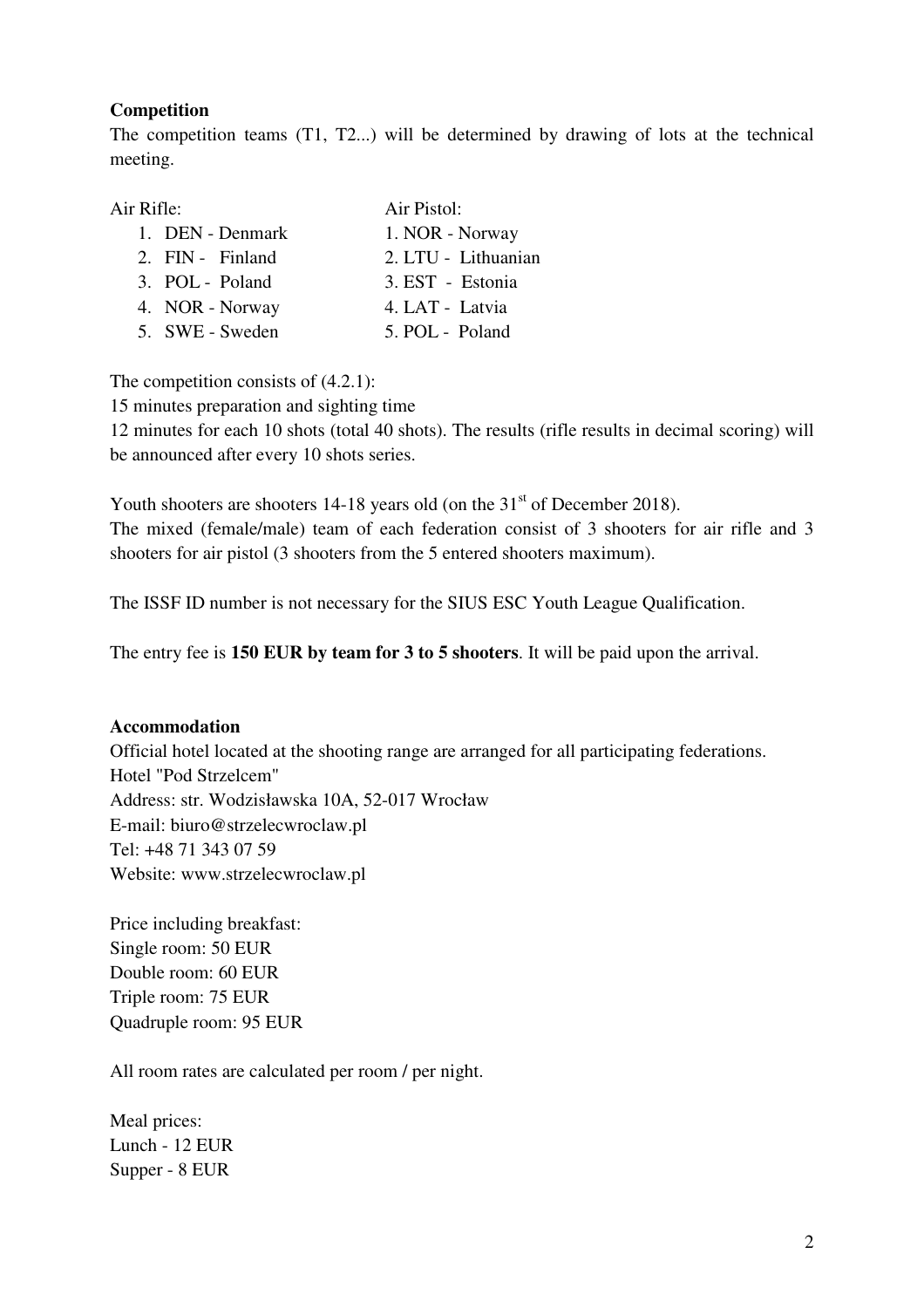#### **Payment:**

All payment can be made upon arrival to the Organising Committee in cash only (EUR) or by bank transfer.

By bank transfer please use the following account: Name: Dolnośląski Związek Strzelectwa Sportowego Bank: Millenium Address: str. Borowska 1-3, 50-529 Wrocław. IBAN: PL 83 1160 2202 0000 0002 2852 5005 BIC/S.W.I.F.T.: BIGBPLPWXXX **Please specify money transfer cause as follows: EYL Qualification entry fee Please specify money transfer cause as follows:**  - **EYL Qualification entry fee (for entry fees only)** 

Accreditation for final registration as well as payment for entries and accommodation should be made by person representing Federation at **12 April 2018** to the OC office located at the shooting range. Please understand that no traveler's check or credit cards accepted!

#### **Transportation**

Please indicate by which means of transport you will arrive in Wroclaw. Pick up service will be made at Wroclaw Airport to the shooting range/airport and it is the cost 15,- EUR per person for the round trip.

#### **Visa**

Citizens of most European countries do not need entry visas for Poland.

#### **Police permit (Gun Licence)**

No licenses for air guns are required. Gun storage will be available at the shooting range.

#### **Banquet**

The Organizing Committee invites all participants to an "informal" banquet, which will take place on Saturday evening.

#### **Deadline**

The deadline of all documents (entry form, hotel reservation, transportation): **24th March 2018**